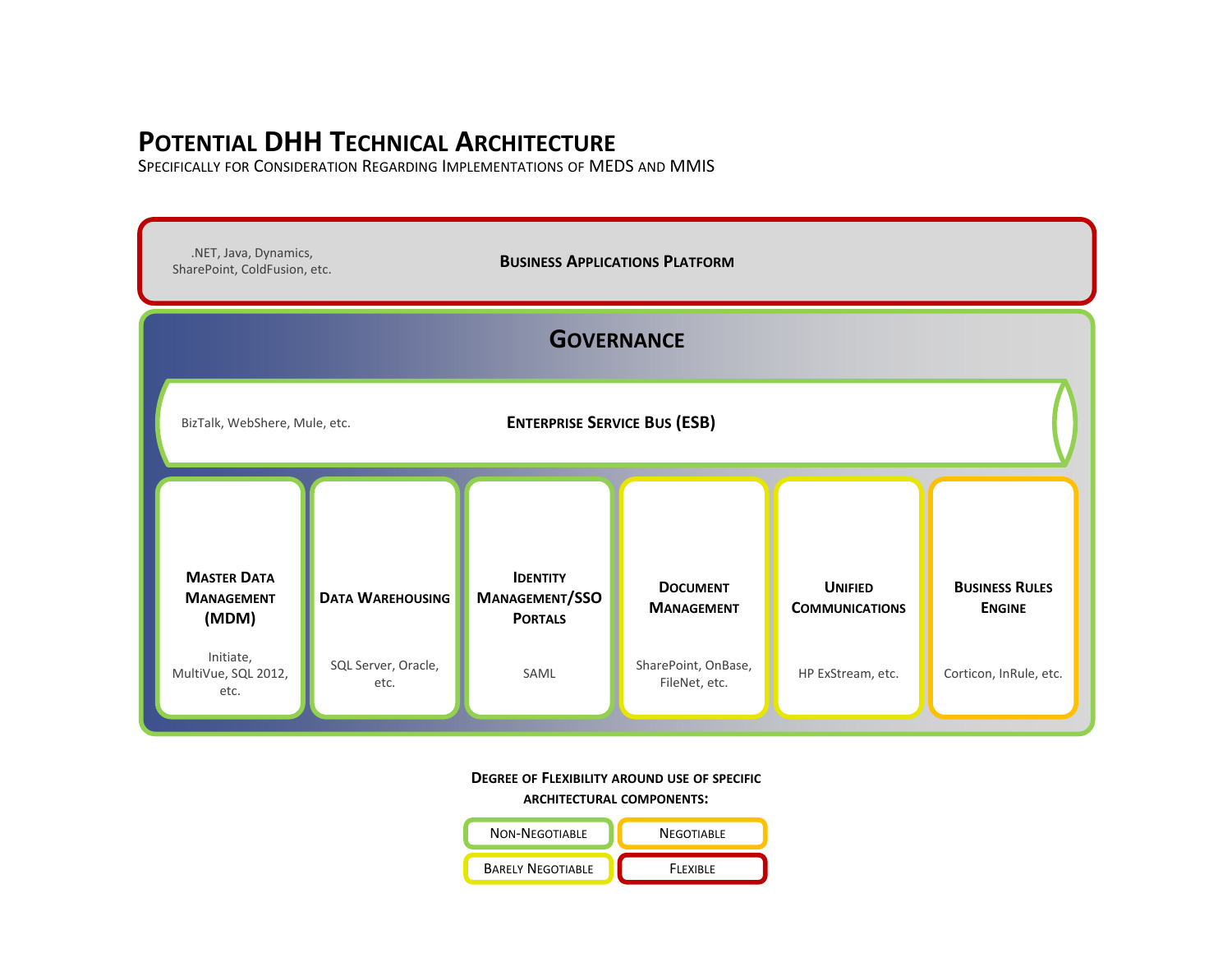## **MEDICAID SYSTEMS PROCUREMENT FLOW**

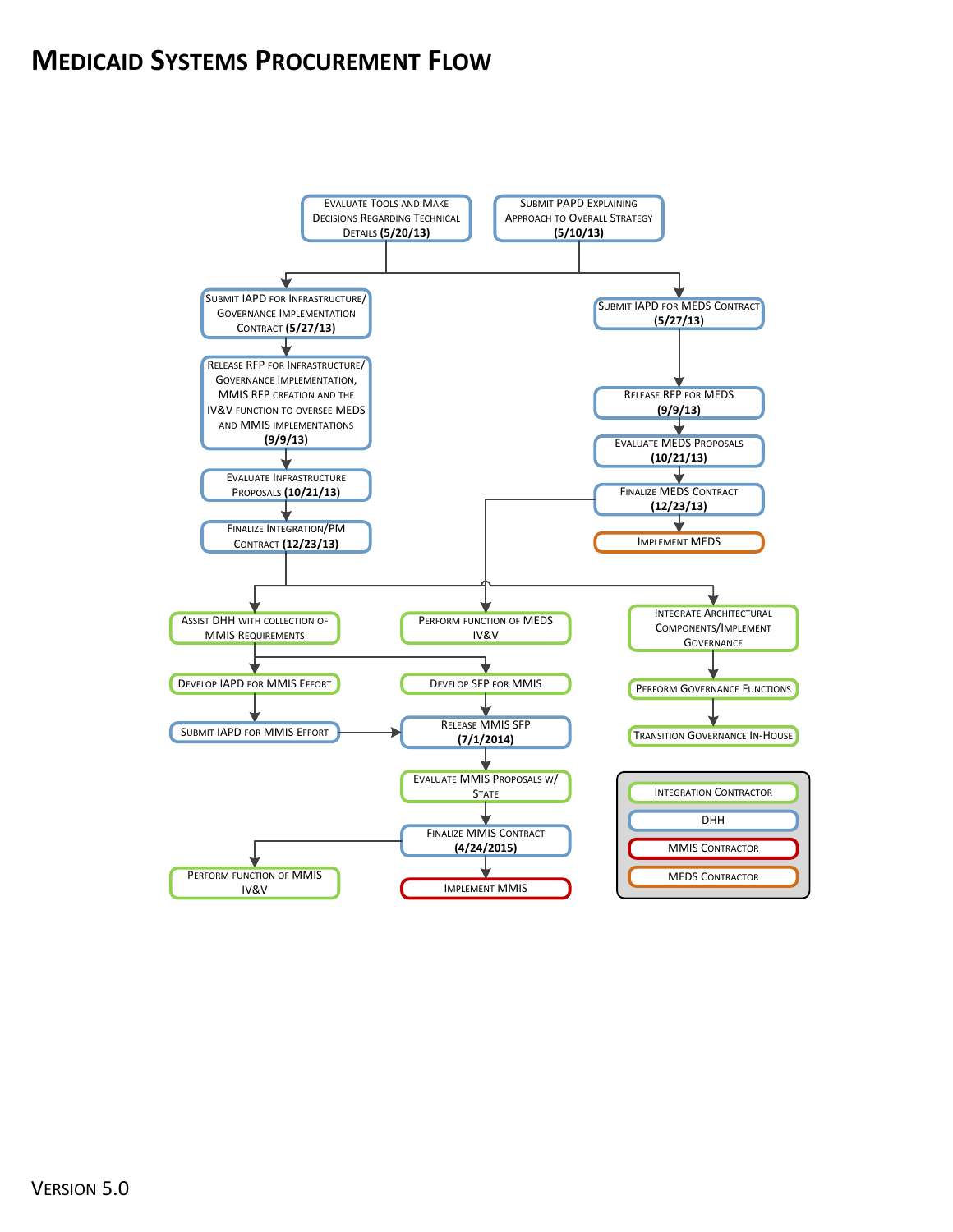# **MASTER DATA MANAGEMENT**

### TRANSACTIONAL MDM

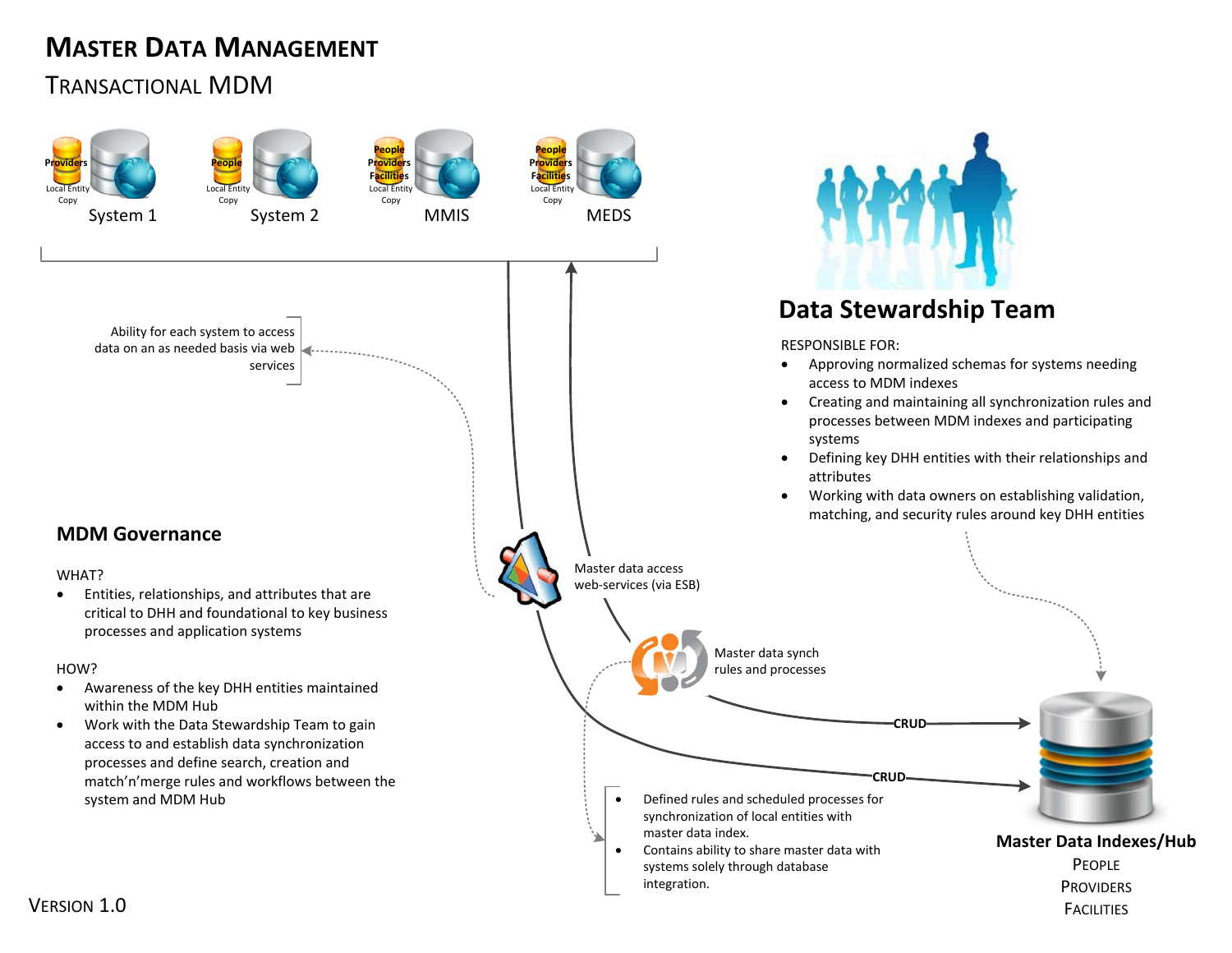# **DATA WAREHOUSING**

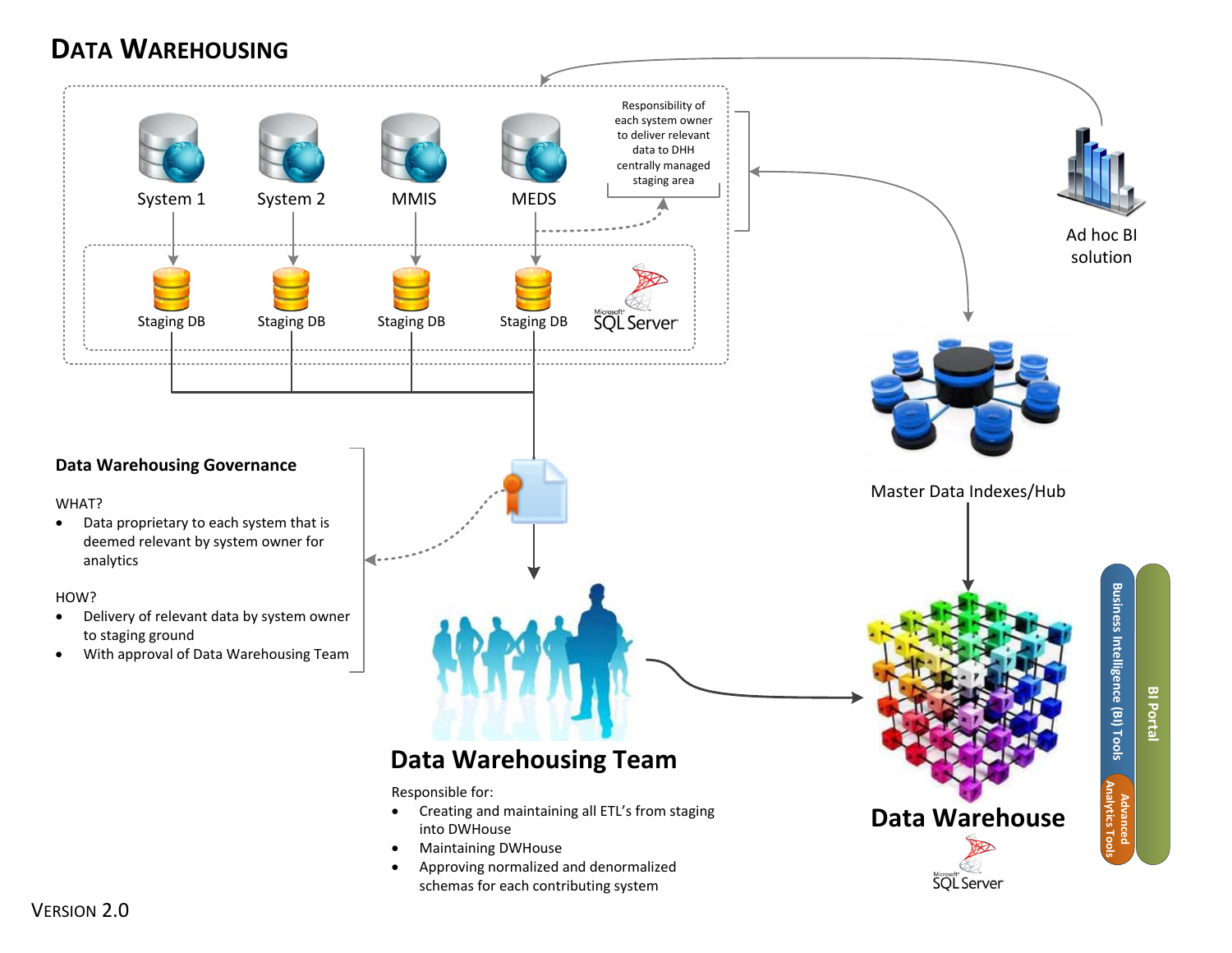# **IDENTITY MANAGEMENT/SINGLE SIGN‐ON (SSO) PORTALS**



 $\bullet$ 

 $\bullet$ 

 $\bullet$ 

 $\bullet$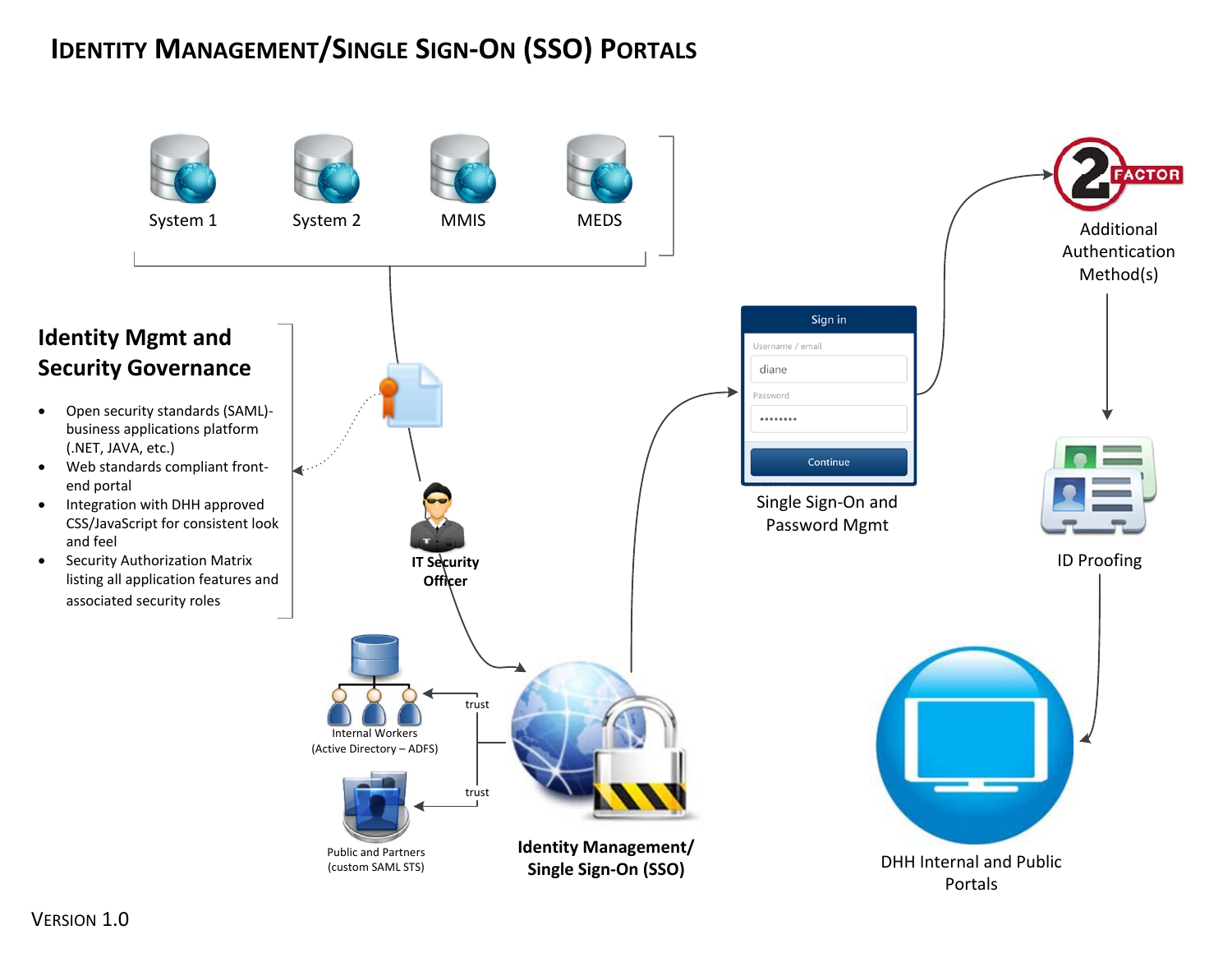### **Requirements for Technical Components**

### **General Requirements**

Instances/Environments:

- Development,
- System/Integration Testing,
- UAT,
- Training,
- Production

For each of the above environments/instances, we'd use recommended server specifications for a 5K+ employee enterprise deployment

### **Enterprise Service Bus (ESB)**

- Standalone ESB (not coupled)
- Routing
- Messaging
- **•** Transformation
- Orchestration
- Service Publishing (WS Security)
- UDDI
- Do you have any SLA Support features?
- Adapters:
	- IBM WebSphere MQ
	- ODBC
	- Web Service (WS-\*, REST, ODATA)
	- MS SQL
	- Oracle
	- FTP, SFTP
	- MSMQ
	- MS File System
		- Do you have any Application Adapters?
- Declarative Programming (Drag and Drop UI)
- High Availability, Scalability, DR
- Security/SSO (Impersonation)
- Rules Engine / BRE Integration
- Monitoring & Fault Management
- Lifecycle Management (versioning, etc)
- Free Developer License is a plus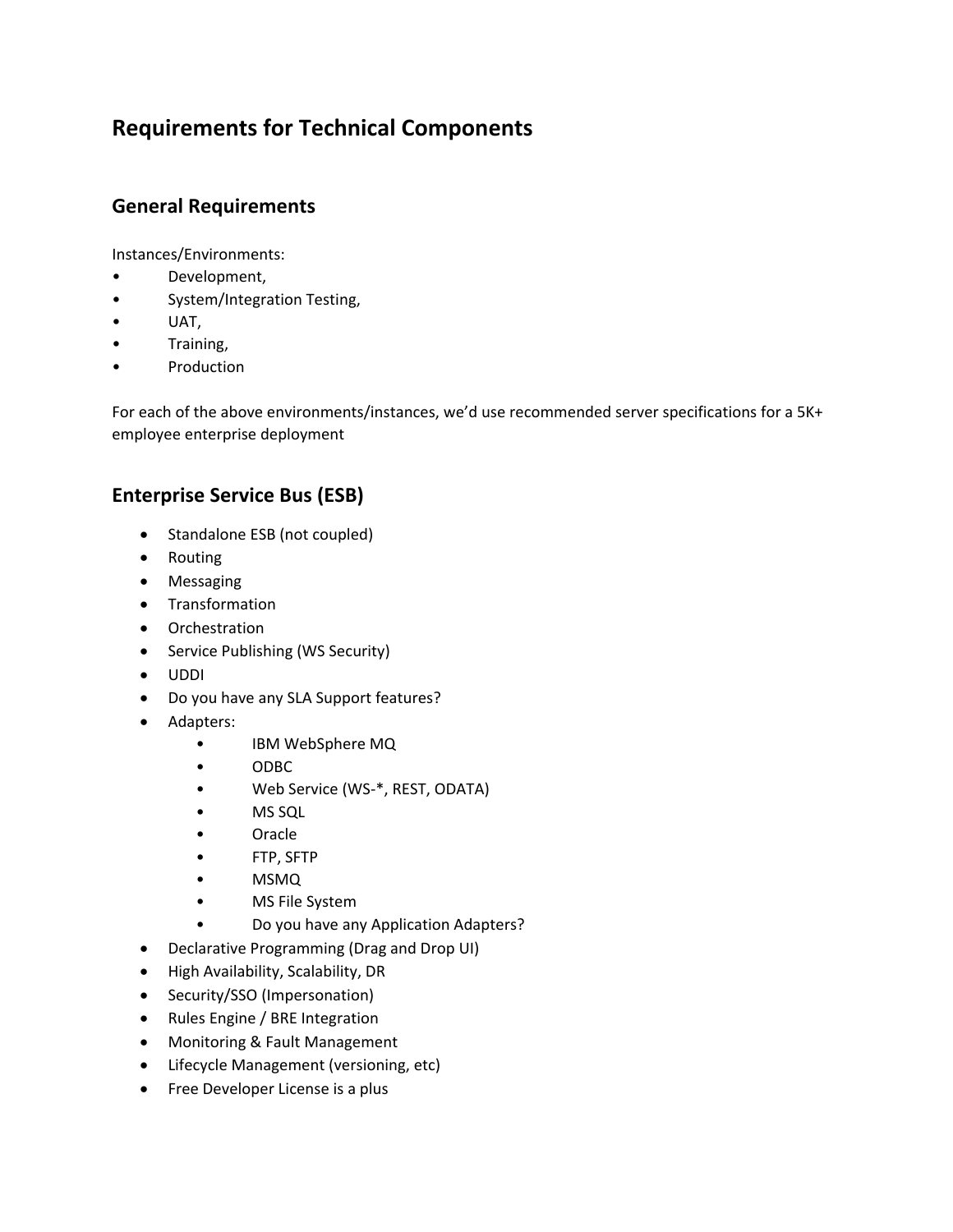### **Master Data Management (MDM)**

- Operational/transactional MDM
- MDM Domain/Entities:
	- People/Clients/Recipients (3+ million records)
	- Health Providers/Facilities/Partners/Vendors (100K+ records)
- 10+ systems serving as either the data source for the above entities or the data sink, or both
- Data Modeling and Metadata
- Hierarchy Management
- Data Quality
- User Interface including Data Maintenance and Data Stewardship capabilities
- Data Loading, Integration and Synchronization
- Business Services and Workflow
- System Architecture, Security and Administration

### **Identity Management/Single Sign‐on**

- Auditing of IAM operations (when/who changed account info etc.) and auditing of system access through IAM SSO (when was the last time someone logged into system1 etc.)
- Must be SAML-compliant (i.e. must be easily usable by any of the most commonly used app platforms: .NET, JAVA, PHP, etc.)
- Must have Active Directory (AD)/LDAP integration (including synchronization)
- Having better AD/LDAP management UI is a plus
- Administrative User Account Provisioning (admins should be able and create user accounts for users; approval process for new user registration; on- and off-boarding workflows)
- User account/Password management/self‐service (admins/end‐users should be able to create and edit their user accounts including passwords)
- OpenID/OAuth compatibility/support is a plus
- Access Control is a must (ability to manage roles/groups/claims in addition to basic Identity Management; limited application specific administration)
- Identity Profile customization is a plus (ability to store custom data in user profiles/accounts, like Department, Address, Position, etc.)
- Per-user/application multi-factor authentication, native/free + 3rd party
- ID Proofing integration points is a plus (ability to proof user's true identity as part of the registration process – think Experian ID Proofing services).
- Developer effort to integrate into solution.
- Want to integrate into Active Directory for internal users (approximately 5,000).
- We need a way to provision user accounts for public users (from 100,000 to 1M +)